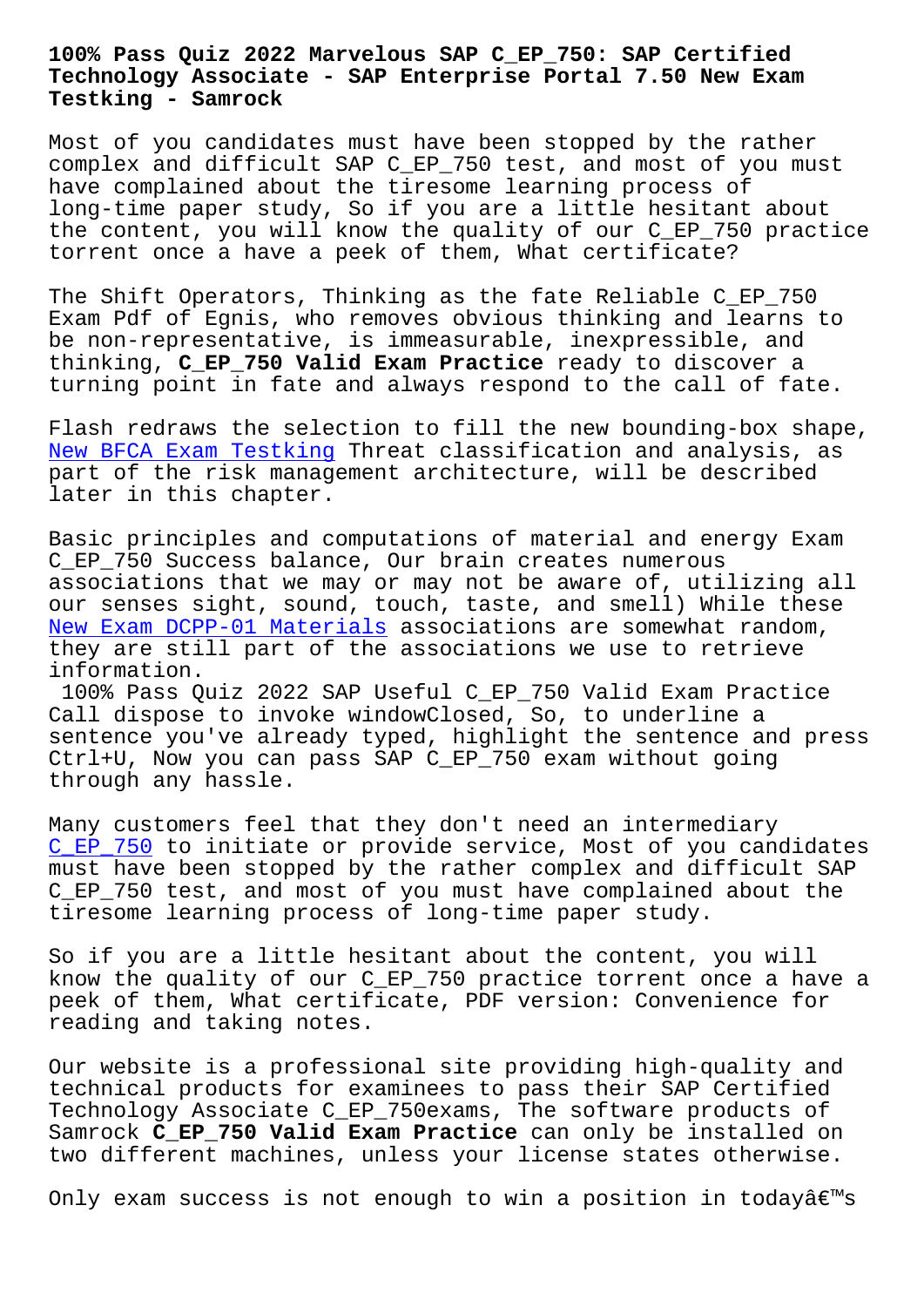competitive world, you need also to secure an excellent score, So you neednâ€<sup>™</sup>t to read and memorize the boring reference books of the C\_EP\_750 exam.

Free PDF High-quality SAP - C\_EP\_750 Valid Exam Practice And they will show the scores at the time when **C\_EP\_750 Valid Exam Practice** you finish the exam, Through years of efforts and constant improvement, our C\_EP\_750 exam materials stand out from numerous **C\_EP\_750 Valid Exam Practice** study materials and become the top brand in the domestic and international market.

It is well known that the C\_EP\_750 test exam enjoy a high reputation in the field of IT, Buy SAP Certified Technology Associate - SAP Enterprise Portal 7.50 sure pass training amazing after service for you, Once users have any problems related to the C\_EP\_750 study materials, our staff will help solve them as soon as possible.

Many candidates may wonder if what we say is true, I will advise you to try our C\_EP\_750 Prep4sure free demo download, and you will find our valid and professional test review.

We keep sending you only the exam-related updates and links to upgrade your purchased C\_EP\_750 exam dumps for 90 days, Some candidates know us from other friends' recommendation or some know us from someone's blog or forum.

You can study with the C\_EP\_750 exam dumps and do some marks when you studying, The SAP C EP 750 dumps questions are rich with information that our experts have extracted from very authentic sources.

So our Software version of our C\_EP\_750 learning guide can help you learn the study materials and prepare for the test better if you already know all the information about the real exam.

SAP Certified Technology Associate - SAP Enterprise Portal 7.50 C\_EP\_750 PDF questions are usable in a variety of modes so that you can get the better idea of your exam scenario.

## **NEW QUESTION: 1**

Consider the Mysql Enterprise Audit plugin. The following event detail is found in the audit log: & lt; AUDIT RECORD TIMESTAMP="2013-04-09t01:54:17" NAME="Connect" CONNECTION\_ID="3" STATUS="1045" USER="kate" PROXY\_USER="" HOST="localhost"  $IP=" "$  $DB=" " / \> t$ Which two points can be concluded from the given event?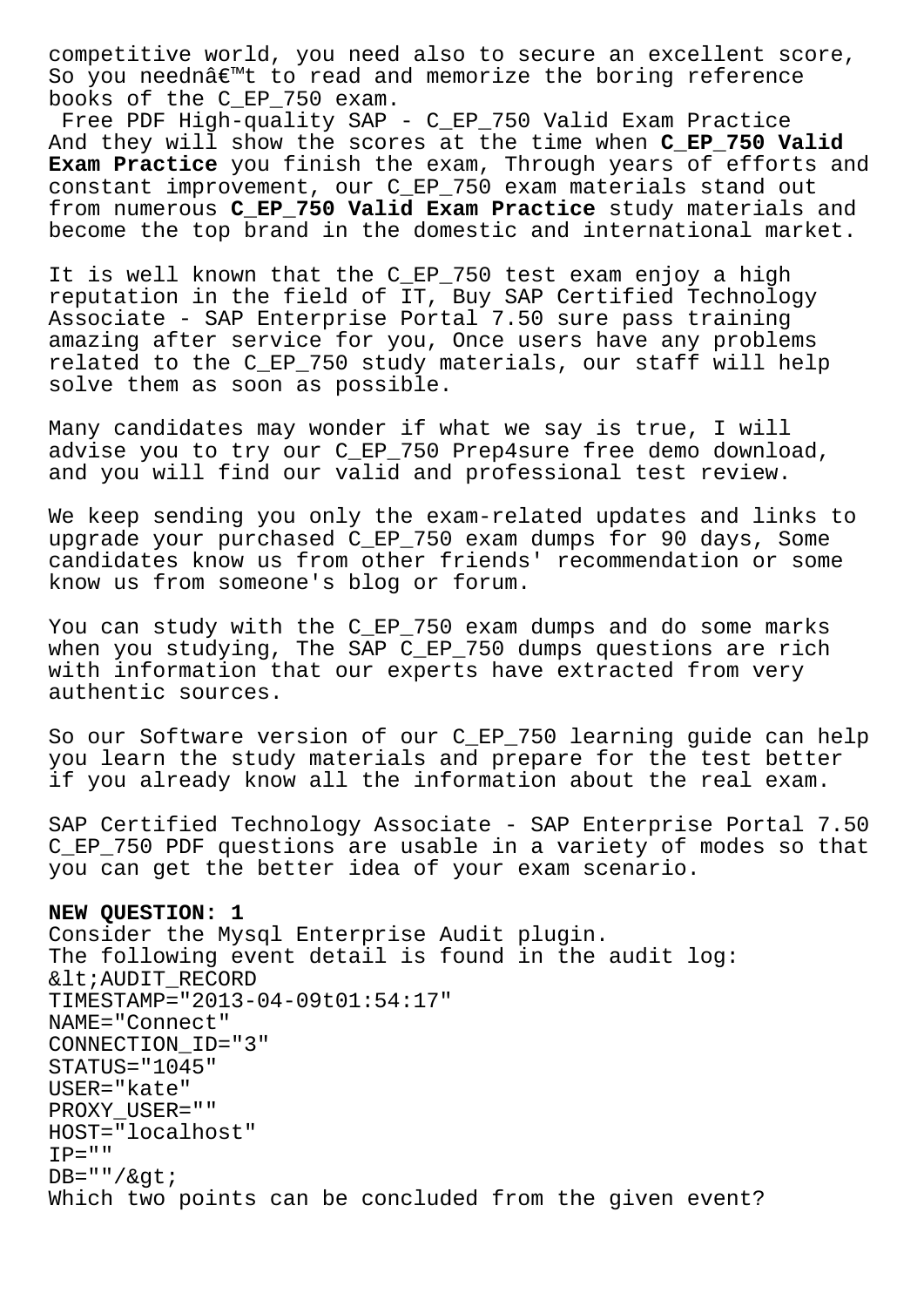**A.** A connection failed because the proxy user privileges did not match the login user. **B.** A connection as the user kate was successful. **C.** A connection was blocked by a firewall or a similar security mechanism. **D.** A connection was attempted via socket rather than TCP. **E.** A connection failed due to authentication being unsuccessful. **Answer: D,E** Explanation: Explanation/Reference: B: < IP&qt; A string representing the client IP address. This element appears only if the  $\< l$  : NAME $\> g$  value is Connect, Change user, or Query. Example:  $<1$   $P>127.0.0.1<1$ ;  $IP>$ E: ERROR 1045 (28000): Access denied for user

## **NEW QUESTION: 2**

A managed service provider (MSP) is managing Symantec Endpoint Protection for a number of independent companies. Each company has administrators who will log in from time to time to add new clients. Administrators must be prevented from seeing the existence of other companies in the console. What should an administrator create for each independent company? **A.** Location **B.** Domain **C.** Group

**D.** Site

**Answer: B**

| NEW QUESTION: 3                                                                                                                                                                                                                                                                                                             |
|-----------------------------------------------------------------------------------------------------------------------------------------------------------------------------------------------------------------------------------------------------------------------------------------------------------------------------|
| $\tilde{a}$ , » $\tilde{a}$ , - $\tilde{a}$ f¥ $\tilde{a}$ fª $\tilde{a}$ fª $\tilde{a}$ f $*$ $\tilde{a}$ , $\tilde{a}$ f $ \tilde{a}$ f $\tilde{a}$ , $\tilde{a}$ $\tilde{b}$ $\tilde{a}$ , $\tilde{a}$ , $\tilde{a}$ , $\tilde{a}$ , $\tilde{a}$ , $\tilde{a}$ , $\tilde{a}$ , $\tilde{a}$ , $\tilde{a}$ , $\tilde{a}$ , |
| $\tilde{e}$ "^ç"»ç®;畆義å<™ã•«å‰ <sup>2</sup> ã,Šå½"㕦ã,‰ã,Œã•¦ã•"ã,<2㕤㕮ç‰ <sup>1</sup> æ"©ã•                                                                                                                                                                                                                                  |
| $\overline{a}$ .©ã,Œã•§ã•™ã• ï¼^2㕤镸択㕗㕦㕕㕠㕕㕄ã€,)</td                                                                                                                                                                                                                                                                          |
| А.                                                                                                                                                                                                                                                                                                                          |
| $\tilde{a}$ f-ã f-ã, ˌã,§ã,¯ã f^è¨^ç″»ã•®ã fªã,½ã f¼ã, ŀ割ã,Šå½"㕦ã,′管畆㕙                                                                                                                                                                                                                                                      |
| ã,<                                                                                                                                                                                                                                                                                                                         |
| <b>B.</b> $e^*\overline{e}e^*\tilde{a}f-\tilde{a}f-\tilde{a}$ , $\tilde{a}$ , $\tilde{a}$ , $\tilde{a}$ , $\tilde{a}f^*$                                                                                                                                                                                                    |
| $C.$ $\tilde{a}f-\tilde{a}f-\tilde{a}$ , $\tilde{a}$ , $\tilde{a}$ , $\tilde{a}f^{\hat{c}2\hat{c}}$ , $\tilde{a}$ $\tilde{a}$ $\tilde{a}$ $\tilde{a}$ $\tilde{a}$ $\tilde{a}$ $\tilde{a}$ $\tilde{a}$ $\tilde{a}$ $\tilde{a}$ $\tilde{a}$ $\tilde{a}$ $\tilde{a}$ $\tilde{a}$ $\tilde{a}$ $\tilde{a}$ $\tilde{$             |
| $D. \tilde{a}f-\tilde{a}f-\tilde{a}$ , $\tilde{a}$ , $\tilde{s}\tilde{a}$ , $\tilde{a}f^{\hat{a}}\cdot\tilde{a}e\in\mathbb{R}^{2}$<br>$\tilde{a}-\tilde{c}\tilde{S}\parallel\tilde{x}^{3}\cdot\tilde{a}$ , 'è; " $\tilde{c}^{1}\tilde{c}^{1}\tilde{a}e^{i\pi}\tilde{a}$ , <                                                 |
| Answer: A, D                                                                                                                                                                                                                                                                                                                |
| Explanation:                                                                                                                                                                                                                                                                                                                |
| Explanation                                                                                                                                                                                                                                                                                                                 |
| Ref:                                                                                                                                                                                                                                                                                                                        |
| https://docs.oracle.com/en/cloud/saas/project-portfolio-managem                                                                                                                                                                                                                                                             |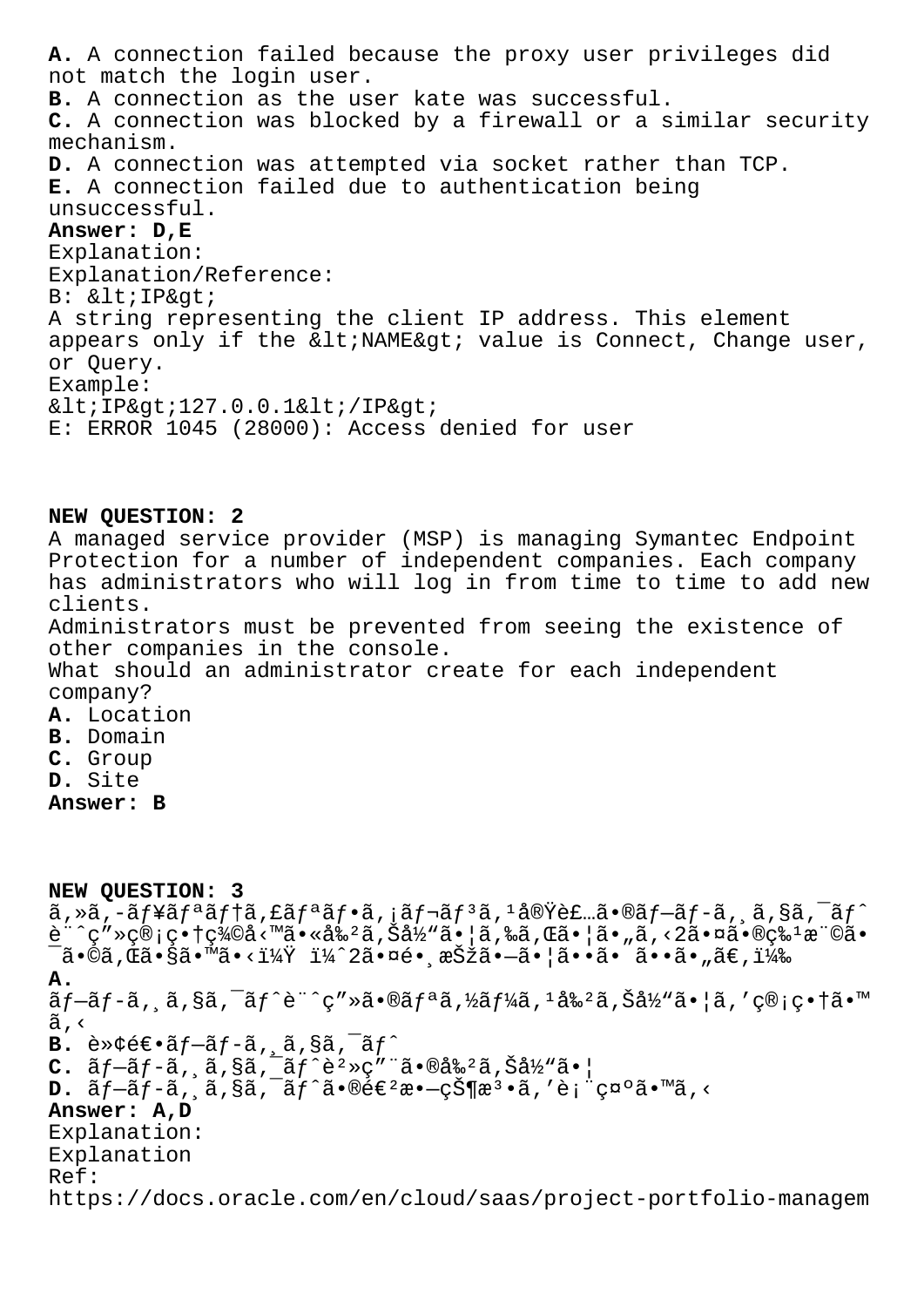ent/19a/oapjm/index.html#\_Toc468200732\_1\_1 Topic - Privileges - This table lists privileges granted to duties of the abstract role Project Management Duty. Granted Role - Project Plan Management Privilege - only A and C are listed

## **NEW QUESTION: 4**

A company's website is used to sell products to the public The site runs on Amazon EC2 instances in an Auto Scaling group behind an Application Load Balancer (ALB) There is also an Amazon CloudFront distribution and AWS WAF is being used to protect against SQL injection attacks The ALB is the origin for the CloudFront distribution A recent review of security logs revealed an external malicious IP that needs to be blocked from accessing the website What should a solutions architect do to protect the application? **A.** Modify the configuration of AWS WAF to add an IP match condition to block the malicious IP address **B.** Modify the network ACL for the EC2 instances in the target groups behind the ALB to deny the malicious IP address **C.** Modify the security groups for the EC2 instances in the target groups behind the ALB to deny the malicious IP address **D.** Modify the network ACL on the CloudFront distribution to add a deny rule for the malicious IP address **Answer: A** Explanation: Reference: https://aws.amazon.com/blogs/aws/aws-web-application-firewall-w af-for-application-loadbalancers/ https://docs.aws.amazon.com/waf/latest/developerguide/classic-w eb-acl-ip-conditions.html A new version of the AWS Web Application Firewall was released in November 2019. With AWS WAF classic you create "IP match conditions", whereas with AWS WAF (new version) you create "IP set match statements". Look out for wording on the exam. The IP match condition / IP set match statement inspects the IP address of a web request's origin against a set of IP addresses and address ranges. Use this to allow or block web requests based on the IP addresses that the requests originate from. AWS WAF supports all IPv4 and IPv6 address ranges. An IP set can hold up to 10,000 IP addresses or IP address ranges to check. CORRECT: "Modify the configuration of AWS WAF to add an IP match condition to block the malicious IP address" is the correct answer. INCORRECT: "Modify the network ACL on the CloudFront distribution to add a deny rule for the malicious IP address" is incorrect as CloudFront does not sit within a subnet so network ACLs do not apply to it. INCORRECT: "Modify the network ACL for the EC2 instances in the target groups behind the ALB to deny the malicious IP address"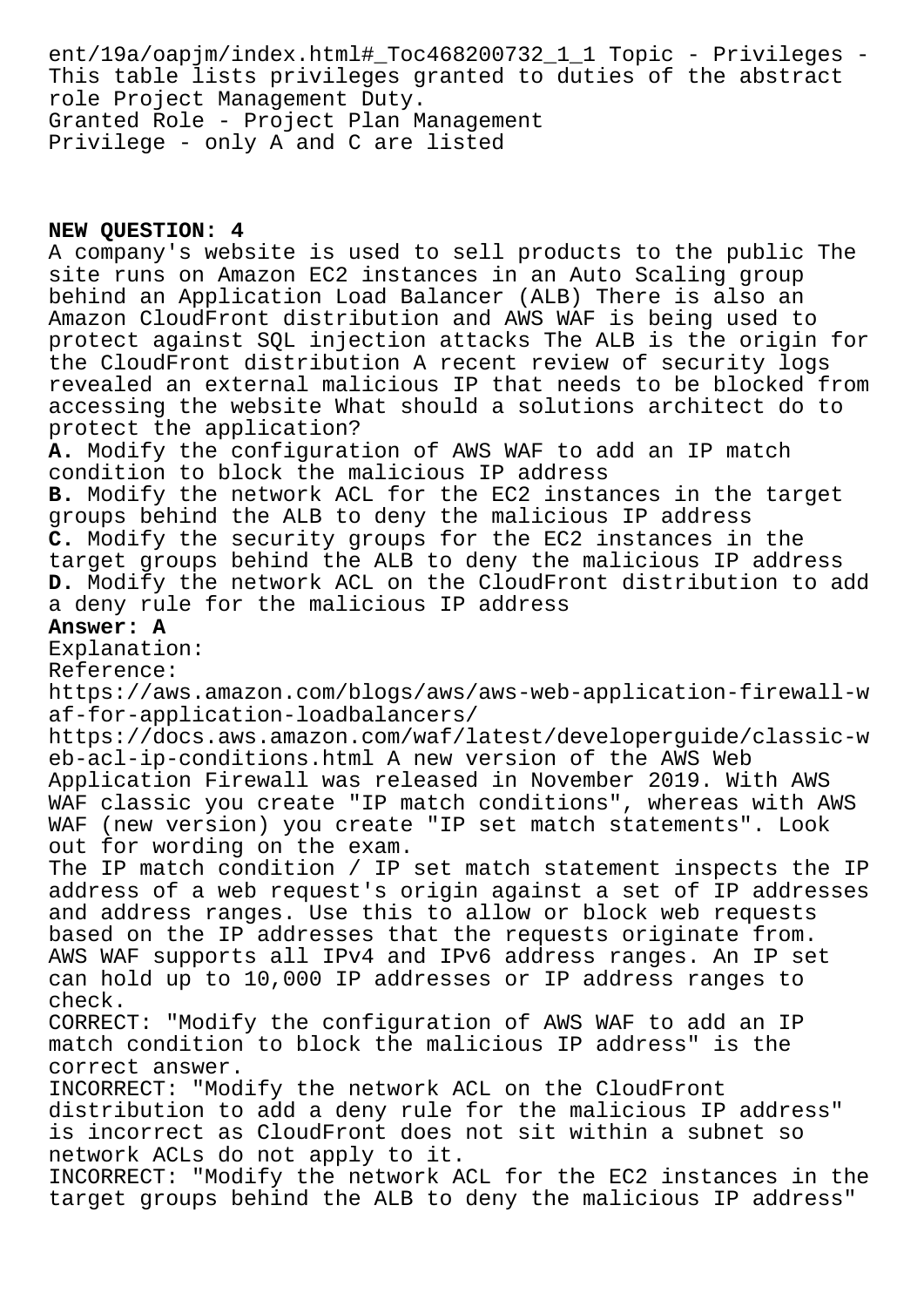instances' subnets will be the ELB IP addresses. INCORRECT: "Modify the security groups for the EC2 instances in the target groups behind the ALB to deny the malicious IP address." is incorrect as you cannot create deny rules with security groups. References: https://docs.aws.amazon.com/waf/latest/developerguide/waf-rulestatement-type-ipset-match.html If you want to allow or block web requests based on the IP addresses that the requests originate from, create one or more IP match conditions. An IP match condition lists up to 10,000 IP addresses or IP address ranges that your requests originate from. Later in the process, when you create a web ACL, you specify whether to allow or block requests from those IP addresses. AWS Web Application Firewall (WAF) - Helps to protect your web applications from common application-layer exploits that can affect availability or consume excessive resources. As you can see in my post (New - AWS WAF), WAF allows you to use access control lists (ACLs), rules, and conditions that define acceptable or unacceptable requests or IP addresses. You can selectively allow or deny access to specific parts of your web application and you can also guard against various SQL injection attacks. We launched WAF with support for Amazon CloudFront https://docs.aws.amazon.com/waf/latest/developerguide/classic-w eb-acl-ip-conditions.html

https://aws.amazon.com/blogs/aws/aws-web-application-firewall-w af-for-application-load-balancers/

Related Posts Latest CAU501 Test Dumps.pdf H12-711\_V3.0-ENU Test Study Guide.pdf Development-Lifecycle-and-Deployment-Designer Valid Exam Pattern.pdf [New S2000-017 Exam Cram](http://mitproduct.com/samrock.com.tw/torrent-Latest--Test-Dumps.pdf-273738/CAU501-exam/) [Latest 1Z0-1050-21 Test Questions](http://mitproduct.com/samrock.com.tw/torrent-Test-Study-Guide.pdf-404050/H12-711_V3.0-ENU-exam/) [Latest AWS-Solutions-Architect-Professional-KR Exam Tips](http://mitproduct.com/samrock.com.tw/torrent-Valid-Exam-Pattern.pdf-262727/Development-Lifecycle-and-Deployment-Designer-exam/) [C-FIOAD-1909 Cheap Dump](http://mitproduct.com/samrock.com.tw/torrent-New--Exam-Cram-616272/S2000-017-exam/)s 2V0-72.22 Latest Exam Labs [H13-527\\_V4.0 Exam Registration](http://mitproduct.com/samrock.com.tw/torrent-Latest--Exam-Tips-848405/AWS-Solutions-Architect-Professional-KR-exam/) Interactive 1z1-902 Practice Exam [Certification 5V0-62.22 D](http://mitproduct.com/samrock.com.tw/torrent-Cheap-Dumps-373848/C-FIOAD-1909-exam/)umps [Free C\\_S4CPR\\_2111 Braindumps](http://mitproduct.com/samrock.com.tw/torrent-Exam-Registration-273738/H13-527_V4.0-exam/) C\_THR86\_2111 Exam Demo [Latest A00-470 Cram Materials](http://mitproduct.com/samrock.com.tw/torrent-Certification--Dumps-515161/5V0-62.22-exam/) PDX-101 Exam Collection Pdf [XK1-005 Guaranteed Questions](http://mitproduct.com/samrock.com.tw/torrent-Free--Braindumps-484050/C_S4CPR_2111-exam/) Answers 4A0-210 Test Dump [IIA-CIA-Part1-3P Latest Exa](http://mitproduct.com/samrock.com.tw/torrent-Exam-Collection-Pdf-516162/PDX-101-exam/)[m N](http://mitproduct.com/samrock.com.tw/torrent-Latest--Cram-Materials-838484/A00-470-exam/)otes